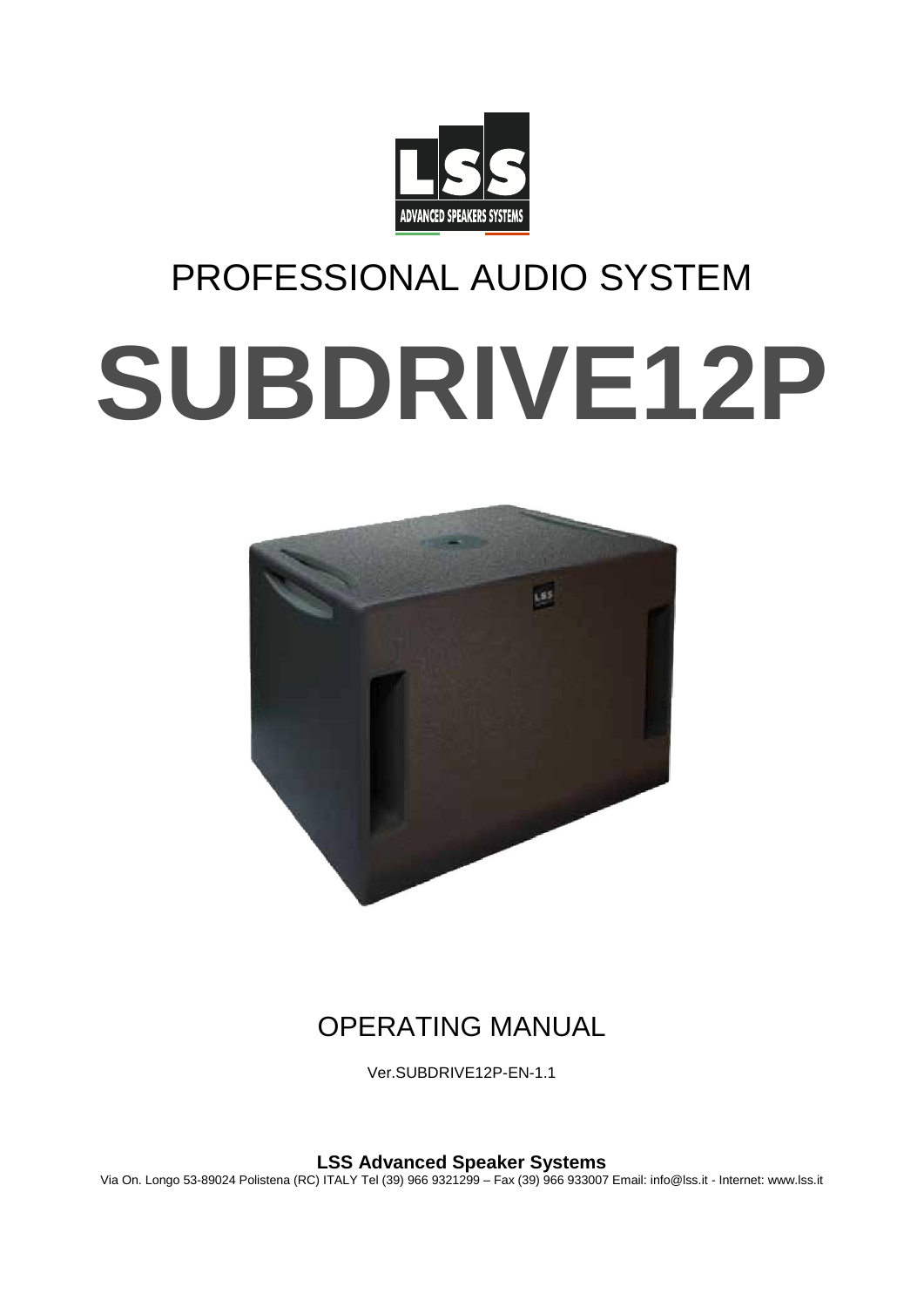## **NOTICE:**

LSS products are manufactured for use according to proper procedures by a qualified operator and only for the purposes described in this manual. The following conventions are used to indicate and classify precautions in this manual. Always heed the information provided with them. Failure to heed precautions can result in injury to people or damage to property.

## **© LSS, 2016**

All rights reserved. No part of this publication may be reproduced, stored in a retrieval system, or transmitted, in any form, or by any means, mechanical, electronic, photocopying, recording, or otherwise, without the prior written permission of LSS.

No patent liability is assumed with respect to the use of the information contained herein. Moreover, because LSS is constantly

striving to improve its high-quality products, the information contained in this manual is subject to change without notice. Every precaution has been taken in the preparation of this manual. Nevertheless, LSS assumes no responsibility for errors or omissions. Neither is any liability assumed for damages resulting from the use of the information contained in this publication.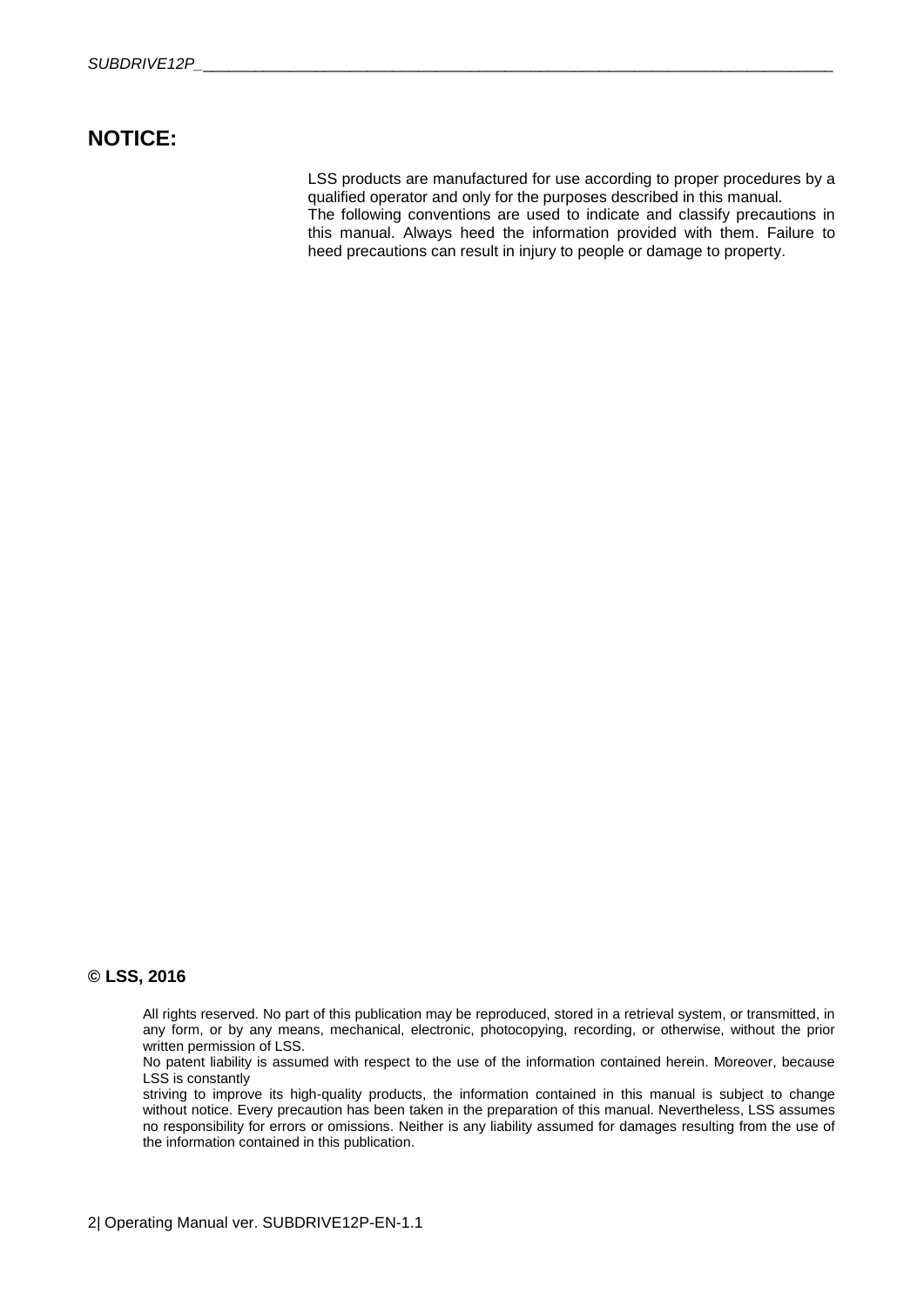

# **SUMMARY**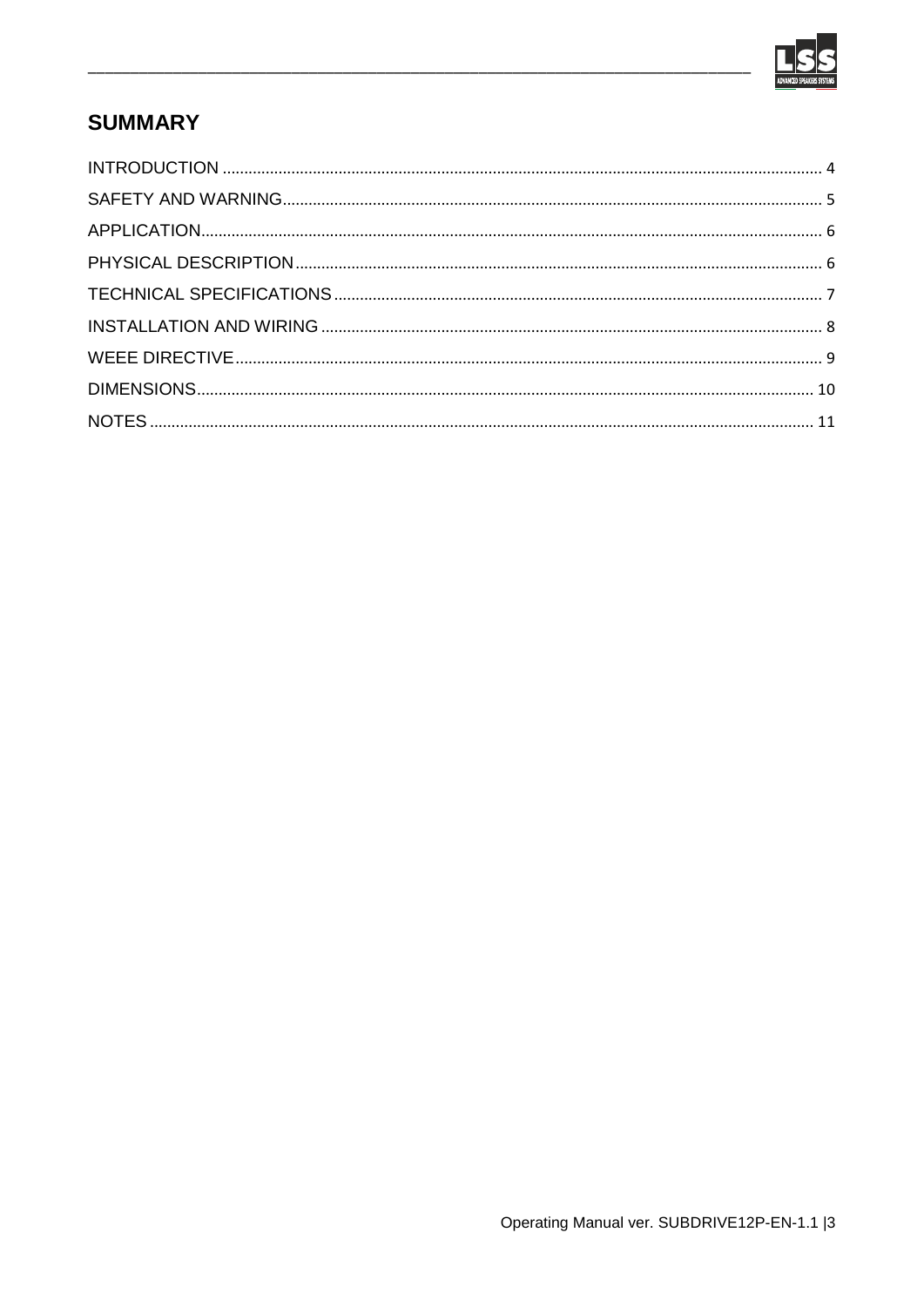## <span id="page-3-0"></span>**INTRODUCTION**

Congratulation on the purchase of your new LSS loudspeaker.

Quality innovation and versatility, this is a summary of the new system developed by LSS for professional sound users.

LSS produces professional audio products – the result of exceptional engineering and meticulous craftsmanship.

This manual is intended for use with LSS loudspeaker. This includes: safety precautions; installation, set-up and operating instruction.

Please read this manual plus any accompanying manual and follow all relevant precautions and instructions. This should allow you to obtain the maximum performance from your new loudspeaker.

Where there are conflicts or overlaps, the information in any accompanying manual supersedes the information in this manual.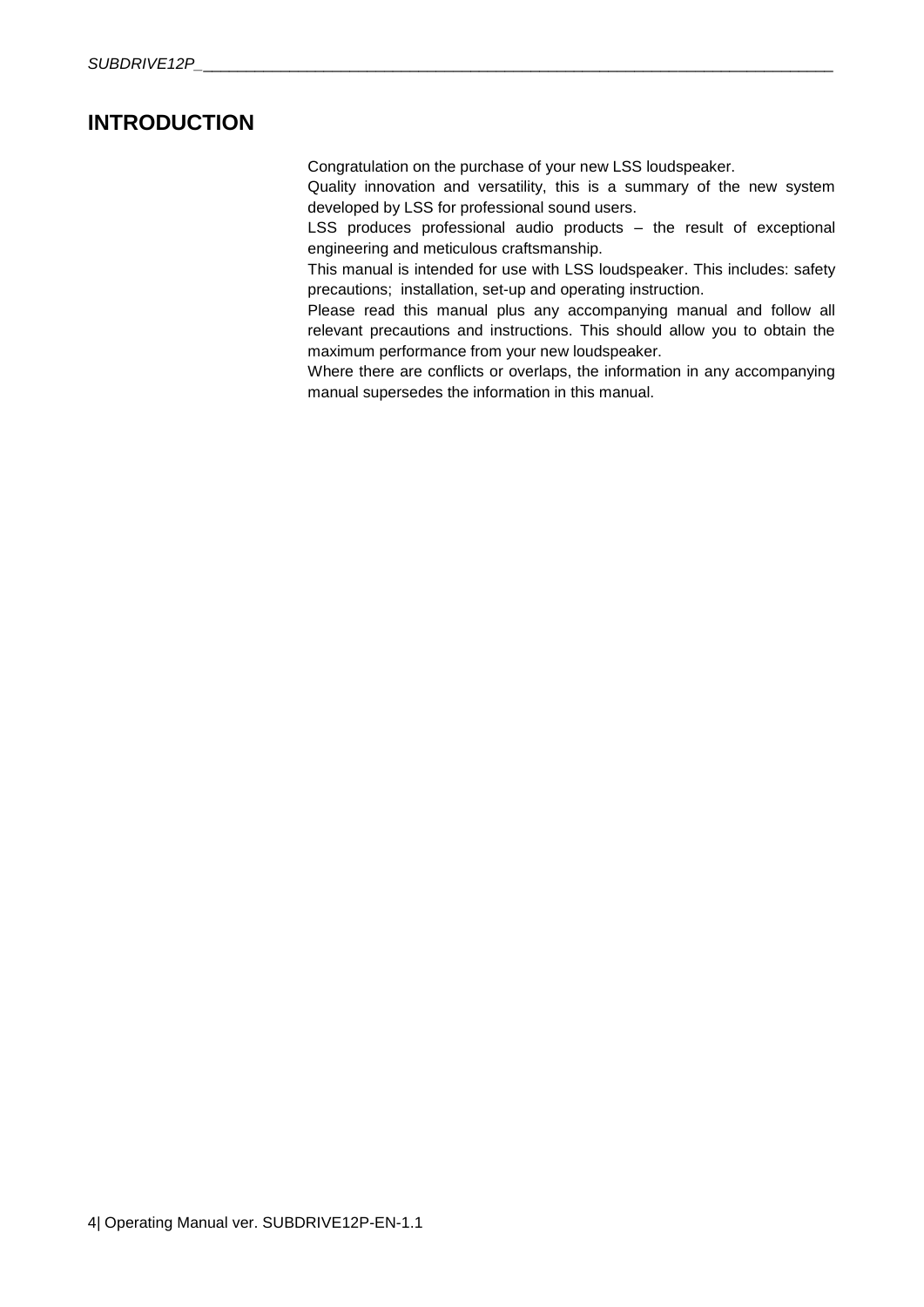

## <span id="page-4-0"></span>**SAFETY AND WARNING**

#### **IMPORTANT! SAFETY WARNING!**

\_\_\_\_\_\_\_\_\_\_\_\_\_\_\_\_\_\_\_\_\_\_\_\_\_\_\_\_\_\_\_\_\_\_\_\_\_\_\_\_\_\_\_\_\_\_\_\_\_\_\_\_\_\_\_\_\_\_\_\_\_\_\_\_\_\_\_\_\_\_\_\_\_\_\_\_\_\_

**In the interest of their own and others' safety and to prevent voiding the warranty, we recommend a careful reading of this section before using the product.**

- This product was designed and manufactured to be used as a speaker system in the context of a typical sound reinforcement system.

The use for any purpose other than these is not provided by the manufacturer and is therefore under the direct responsibility of the user / installer.

- This device complies with class I (must be connected to the outlet with a protective earthing connection).

#### **TO AVOID THE RISK OF FIRE AND / OR ELECTRIC SHOCK\*:**

- Do not expose this system to rain or moisture. Do not expose the apparatus to dripping or splashing water. Do not place objects filled with liquids, such as drinks, on the apparatus.

- Before connecting the system, be sure the mains voltage corresponds to that stated on the product.

- Connect this appliance to a power outlet with earth contact, according to national security force, via a power cable of adequate section ends with a plug or connector that meets the applicable safety regulations.

- The unit is connected to the network even when the power switch is in position '0' (OFF). Before any maintenance, disconnect the power cable from the outlet.

\*Risk of electric shock only for self-powered system.

#### **IMPORTANT! SAFETY PRECAUTIONS!**

Read This First.

Read and heed all warnings and safety instructions in this Manual before using the product.

Failure to follow all precautions can result in equipment damage and / or personal injury.

- 1. Read these instructions.
- 2. Keep these instructions
- 3. Heed all warnings and follow all instructions.
- 4. Use only attachments/accessories specified by the manufacturer.
- 5. Use only with the cart, stand, tripod, bracket, or table specified by the manufacturer, or sold with the apparatus. When a cart is used, use caution when moving the cart/apparatus combination to avoid injury from tip-over.
- 6. Refer all servicing to qualified service personnel. Servicing is required when the apparatus has been damaged in any way, such as power-supply cord or plug is damaged, liquid has been spilled or objects have fallen into the apparatus, the apparatus has been exposed to rain or moisture, does not operate normally, or has been dropped.
- 7. LSS loudspeakers can produce sound levels capable of causing permanent hearing damage from prolonged exposure. The higher the sound level, the less exposure needed to cause such damage

CAUTION: This product is energized as long as it is connected to the AC.

CAUTION: Allow at least six inches of free space all around the amplifier for sufficient ventilation.





TO REDUCE THE RISK OF ELECTRIC SHOCK<br>DO NOT REMOVE COVER (OR BACK)<br>NO USER SERVICEABLE PARTS INSIDE<br>REFER SERVICING TO QUALIFIED SERVICE PERSONNEL TO REDUCE THE RISK OF FIRE OR ELECTRIC SHOCK<br>DO NOT EXPOSE THIS EQUIPMENT TO RAIN OR MOISTURE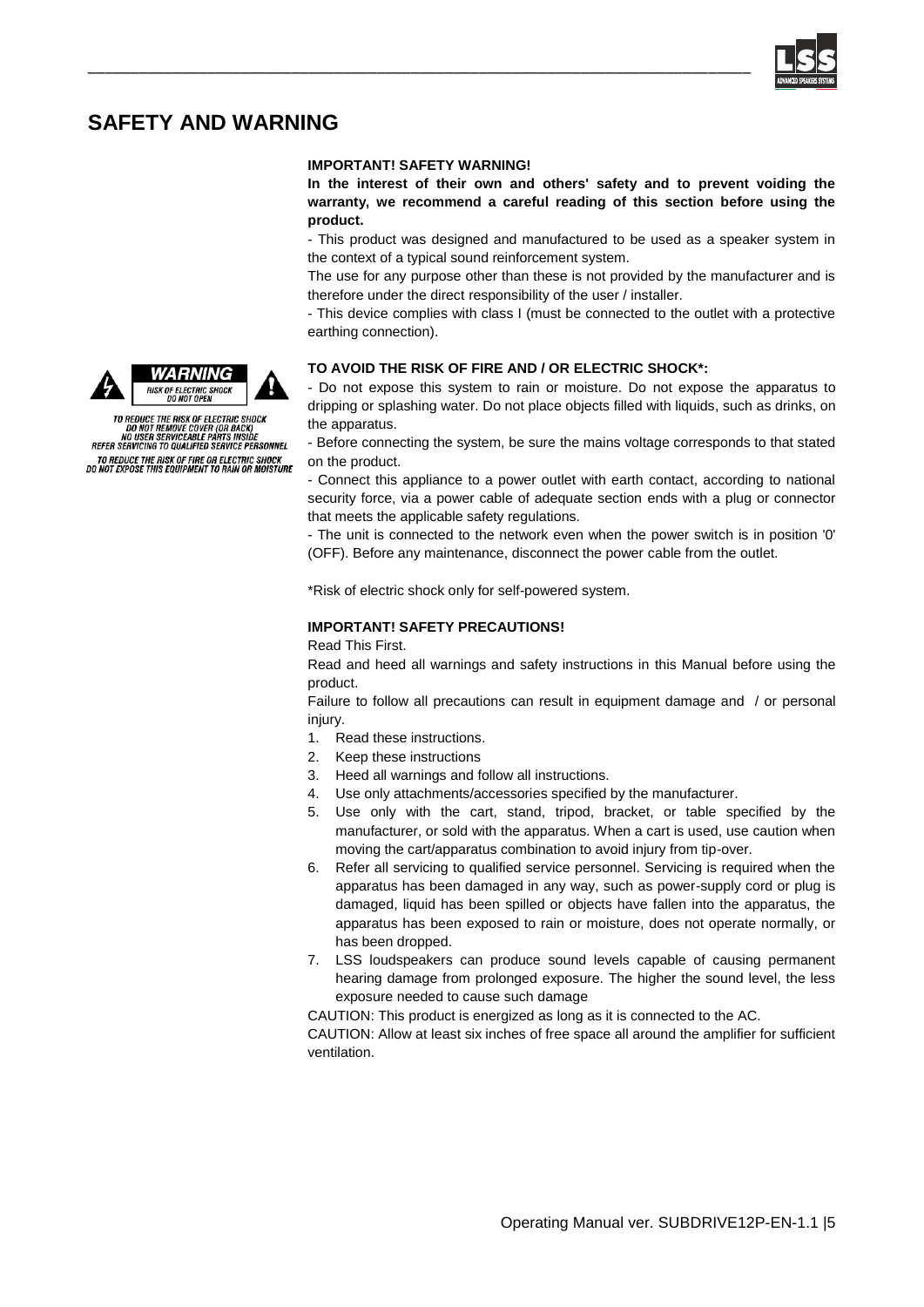## <span id="page-5-0"></span>**APPLICATION**

LSS's SUBDRIVE12 is a reflex sub woofer designed to reinforce the extremely low range frequency of small portable equipment in Live Music or small installations in disco Bar Pub etc.

The extremely compact cabinet makes it easily transportable and versatile for portable applications. SUBDRIVE12 surprise for his big punch and high dynamic response and the extreme low frequency.

LSS's SUBDRIVE12 uses a loudspeaker from 320 mm (12") with neodymium magnet and fiberglass coil of 100 mm (4") of 700W AES. The powering mode is only passive amplified operation with external digital processor, cut frequency from 80-125 Hz 12/48dB slope. Low distortion and high dynamic distinguishes this product. The cabinet is constructed from Birch plywood of 15 mm with anti stratch Black polyurethane finiture.



<span id="page-5-1"></span>**PHYSICAL DESCRIPTION**

Materials and construction meet the highest professional standards to ensure maximum reliability.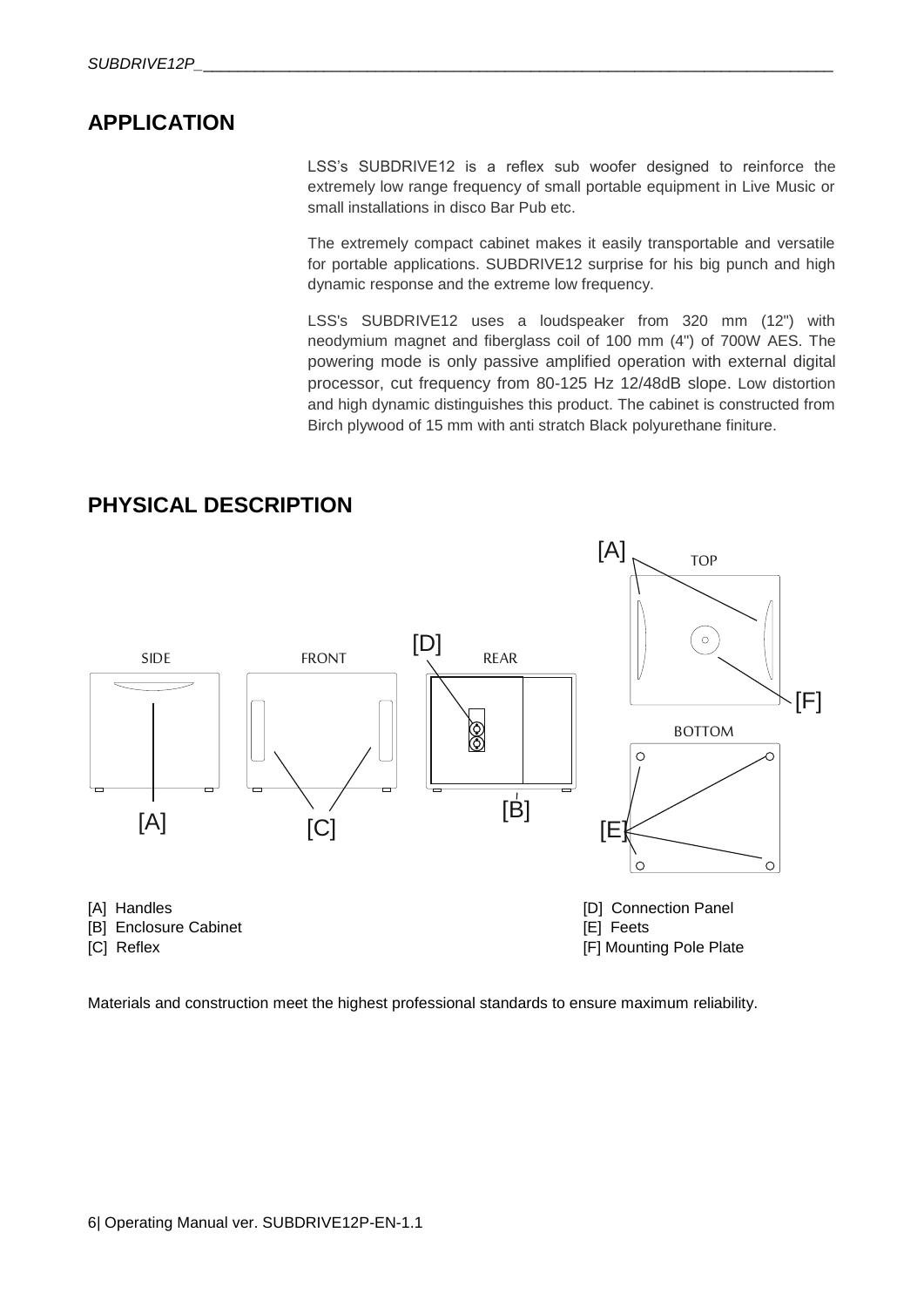

# <span id="page-6-0"></span>**TECHNICAL SPECIFICATIONS**

| <b>PHYSICAL</b>           | Dimensions mm $(\pm 1$ mm)<br>[Inches]              | Height 400 [15.75"]                                   |
|---------------------------|-----------------------------------------------------|-------------------------------------------------------|
|                           |                                                     | Front Width 500 [19.68"]                              |
|                           |                                                     | Depth 450 [17.71"]                                    |
|                           | <b>Weight Kilograms</b>                             | Net Weight 25                                         |
|                           |                                                     | Shipping Weight 27                                    |
| <b>SYSTEM PERFORMANCE</b> | <b>Frequency Response</b>                           | $±5$ dB 50 Hz ~ 180 Hz                                |
|                           |                                                     | $-10$ dB 40 Hz                                        |
|                           | Sensitivity (1 Watt @ 1 m)                          | LF Range Passive 93 dB                                |
|                           | <b>Max SPL Calculated (Power</b><br>AES)<br>[PEAK]  | 123 dB<br>[130 dB]                                    |
|                           | Nominal Input Impedance $(\Omega)$                  | LF Range Passive 8 $\Omega$                           |
|                           | <b>Power Handling</b><br>(Watt cont. AES)<br>[PEAK] | LF Range Passive 1000 W<br>[5000 W]                   |
|                           | Nominal Dispersion (@-6 dB)                         | $360^\circ$                                           |
| <b>MECHANYCAL</b>         | Enclosure material                                  | Birch Plywood of 15 mm [0.60<br>inches]               |
|                           | <b>Finish</b>                                       | Texture poliuretanic black paint                      |
|                           | Grille                                              | Powder coated perforated steel<br>with anti-dust foam |
|                           | <b>Connectors</b>                                   | 2 Neutrik NL4 Speakon                                 |
|                           | <b>Optional Accessories</b>                         | Soft Cover                                            |

\_\_\_\_\_\_\_\_\_\_\_\_\_\_\_\_\_\_\_\_\_\_\_\_\_\_\_\_\_\_\_\_\_\_\_\_\_\_\_\_\_\_\_\_\_\_\_\_\_\_\_\_\_\_\_\_\_\_\_\_\_\_\_\_\_\_\_\_\_\_\_\_\_\_\_\_\_\_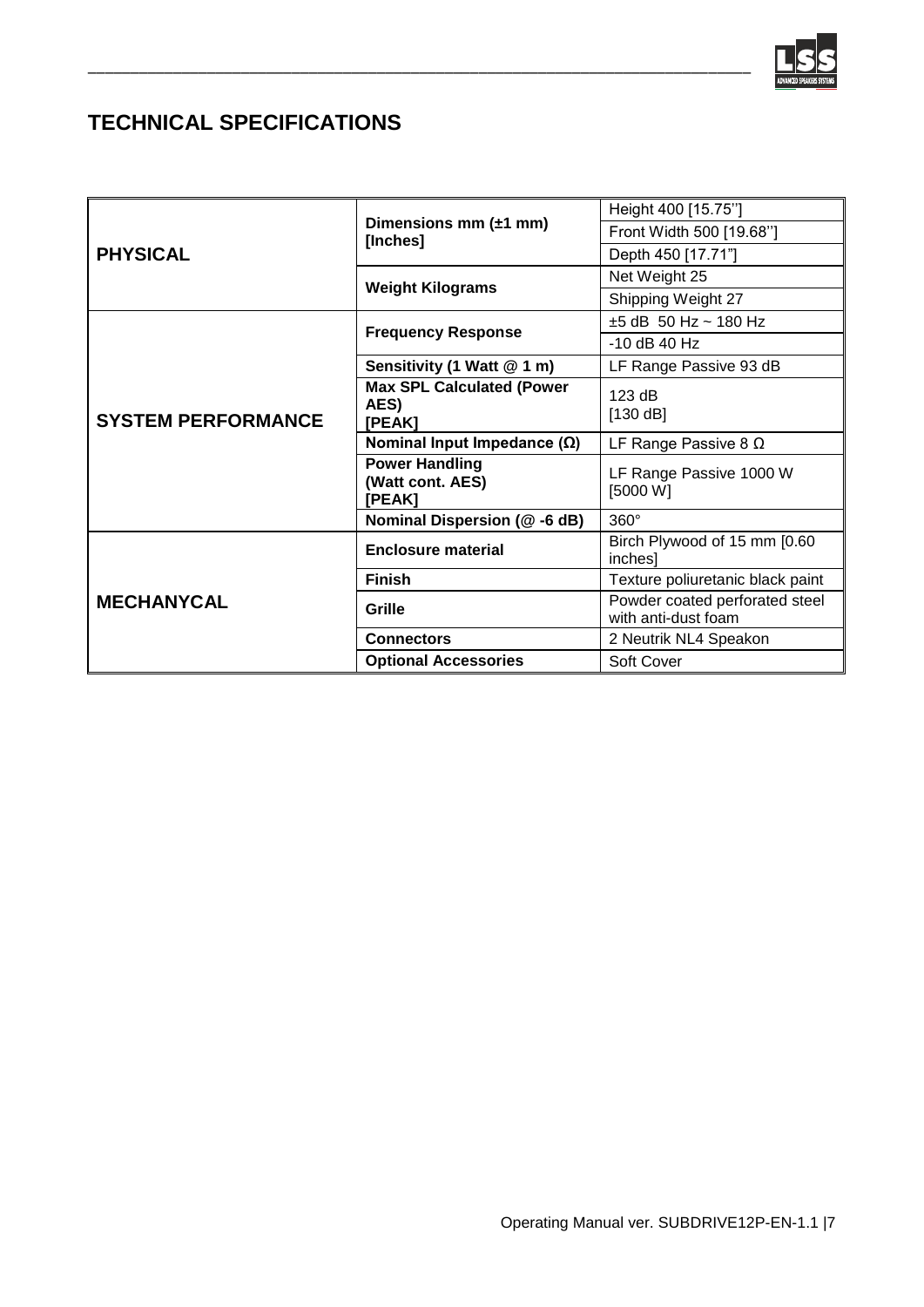## <span id="page-7-0"></span>**INSTALLATION AND WIRING**

SUBDRIVE12P speaker must be mounted on the floor. It is possible to install more SUBDRIVE12P in stack configuration making fit Top Sub's feet in bottom sub's recesses.





Before making connections between mixer and speakers, make sure the mixer volume is turned down.

In the connection panel there are two Speakon NL4 connectors referred as 'IN' and 'OUT'.

IN is the input connector and must be connected to the amplifier, 'OUT' is a LINK OUT and can be connected to other systems.

Channel 2 has been linked from In to the out

You can now use the system



8| Operating Manual ver. SUBDRIVE12P-EN-1.1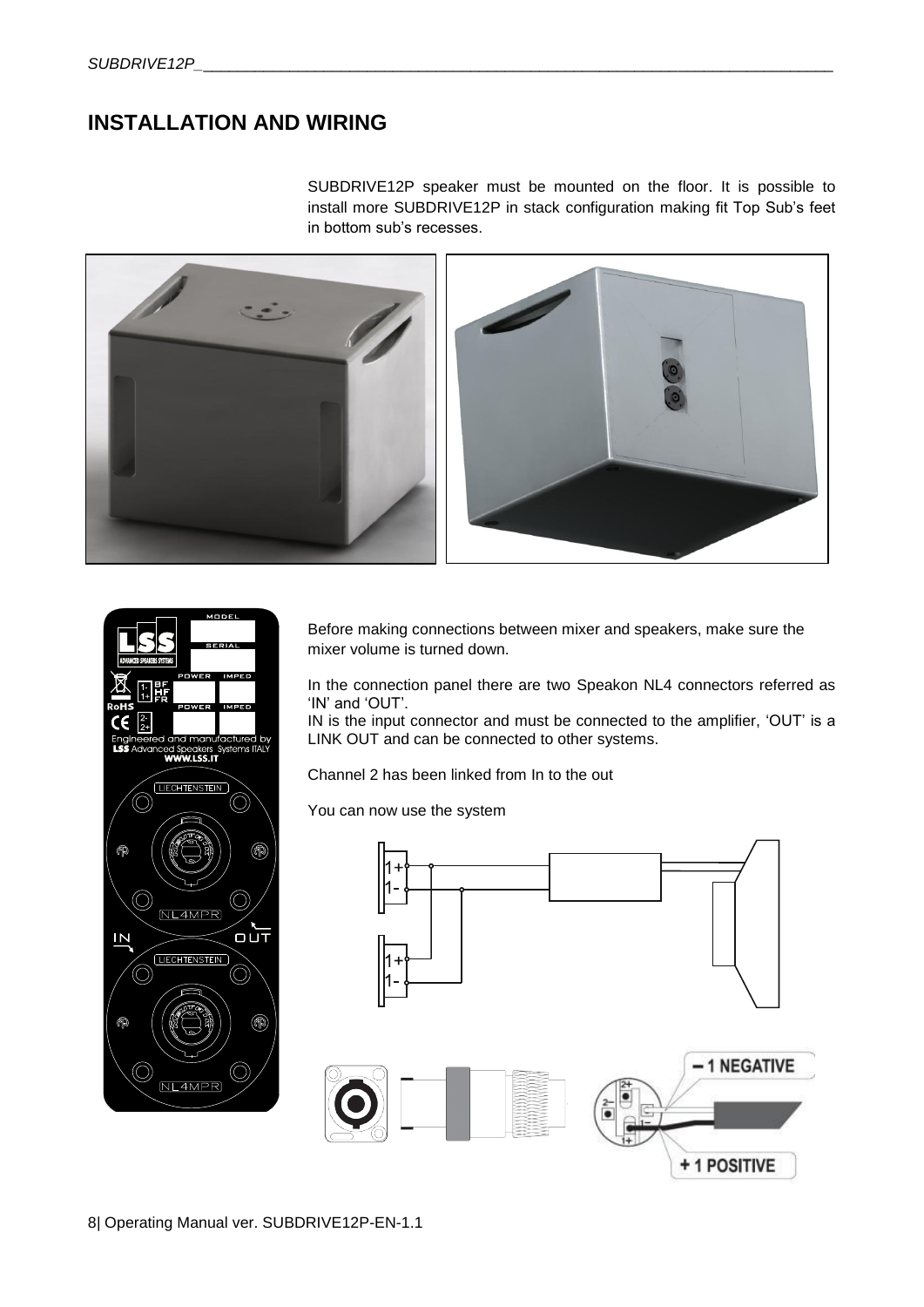

## <span id="page-8-0"></span>**WEEE DIRECTIVE**

## **WEEE Directive**

\_\_\_\_\_\_\_\_\_\_\_\_\_\_\_\_\_\_\_\_\_\_\_\_\_\_\_\_\_\_\_\_\_\_\_\_\_\_\_\_\_\_\_\_\_\_\_\_\_\_\_\_\_\_\_\_\_\_\_\_\_\_\_\_\_\_\_\_\_\_\_\_\_\_\_\_\_\_

#### **Warning!**

The product is marked with this symbol which indicates not to discard electrical and electronic equipment via the normal procedure for disposal of household waste. For these products there is a diverse collection system in accordance with legislation that requires proper treatment, recovery and recycling of used products. For more information please contact the appropriate local authority.

The black bar underneath indicates that the product was placed on the market after 13 August 2005.

#### **INFORMATION FOR PROPER DISPOSAL**

## **For home users**

## **In the European Union**

Warning: To dispose of this equipment, do not use the ordinary dust bin!

The electrical and electronic equipment must be treated separately and in accordance with legislation that requires proper treatment, recovery and recycling of used products. Following the implementation by member states, private households within the EU can give free electrical and electronic equipment to designated collection facilities \*.

In some countries (\*), your local retailer may withdraw the old product for free if you purchase a new one of similar type.

\* For more information please contact the appropriate local authority.

**In countries outside the EU**: please contact your local authorities and ask for the correct method of disposal.

**In Switzerland**: Used electrical or electronic equipment can be returned free of charge to the dealer, even if you do not purchase a new product.

Further collection facilities are listed on the homepage or [www.swico.ch.](http://www.swico.ch/) [www.sens.ch.](http://www.sens.ch/) 

## **For professional users**

#### **In the European Union**

Warning: If the product is used for business purposes, the following steps to delete it:

contact your LSS dealer for information about the product recall.

Might be charged for the costs of collection and recycling. Small products (and amounts) might be taken back by your local collection facilities.

**In Spain:** contact the established collection system or the local authority for collection of used products.

**In countries outside the EU**: please contact your local authorities and ask for the correct method of disposal.

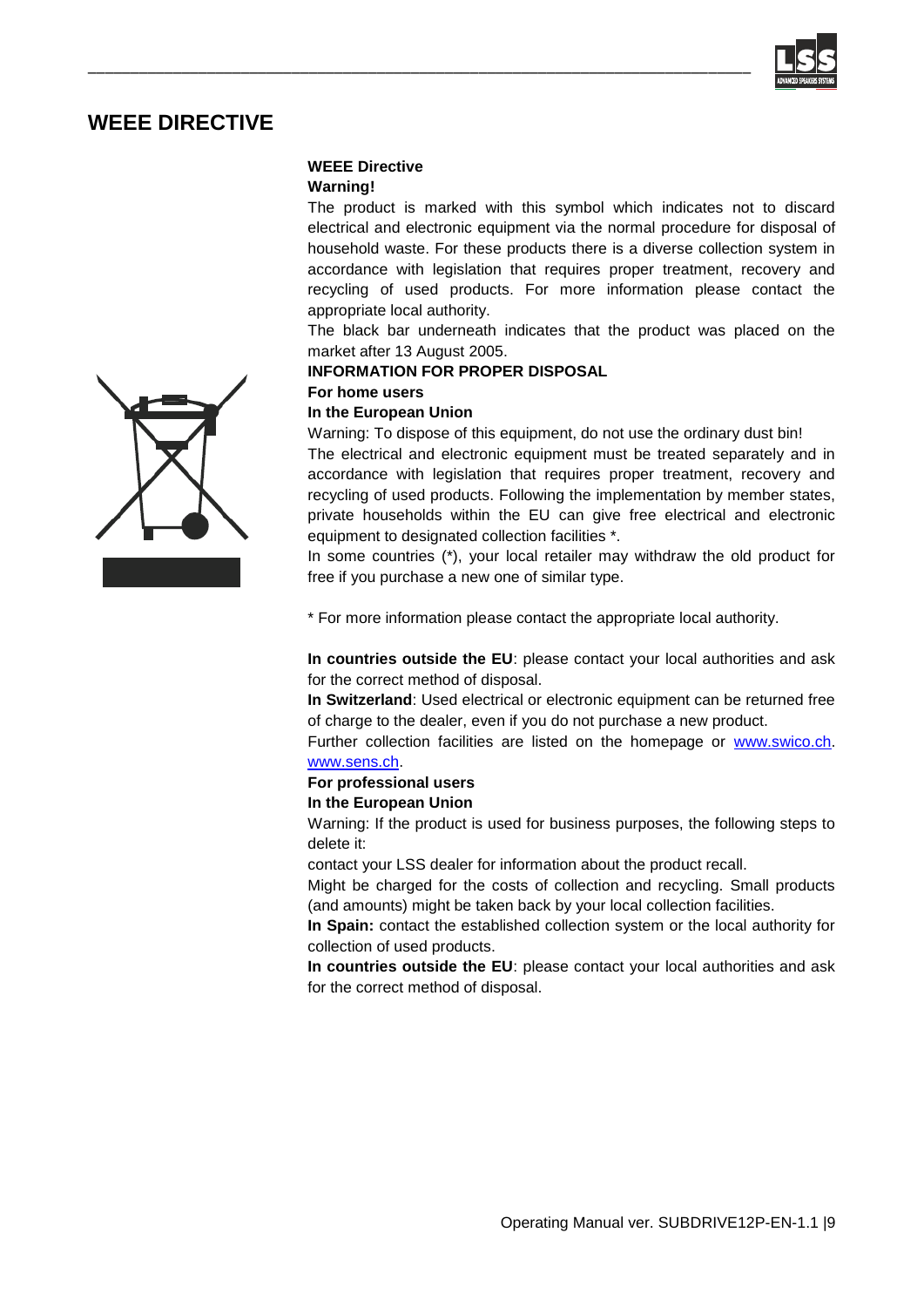# <span id="page-9-0"></span>**DIMENSIONS**

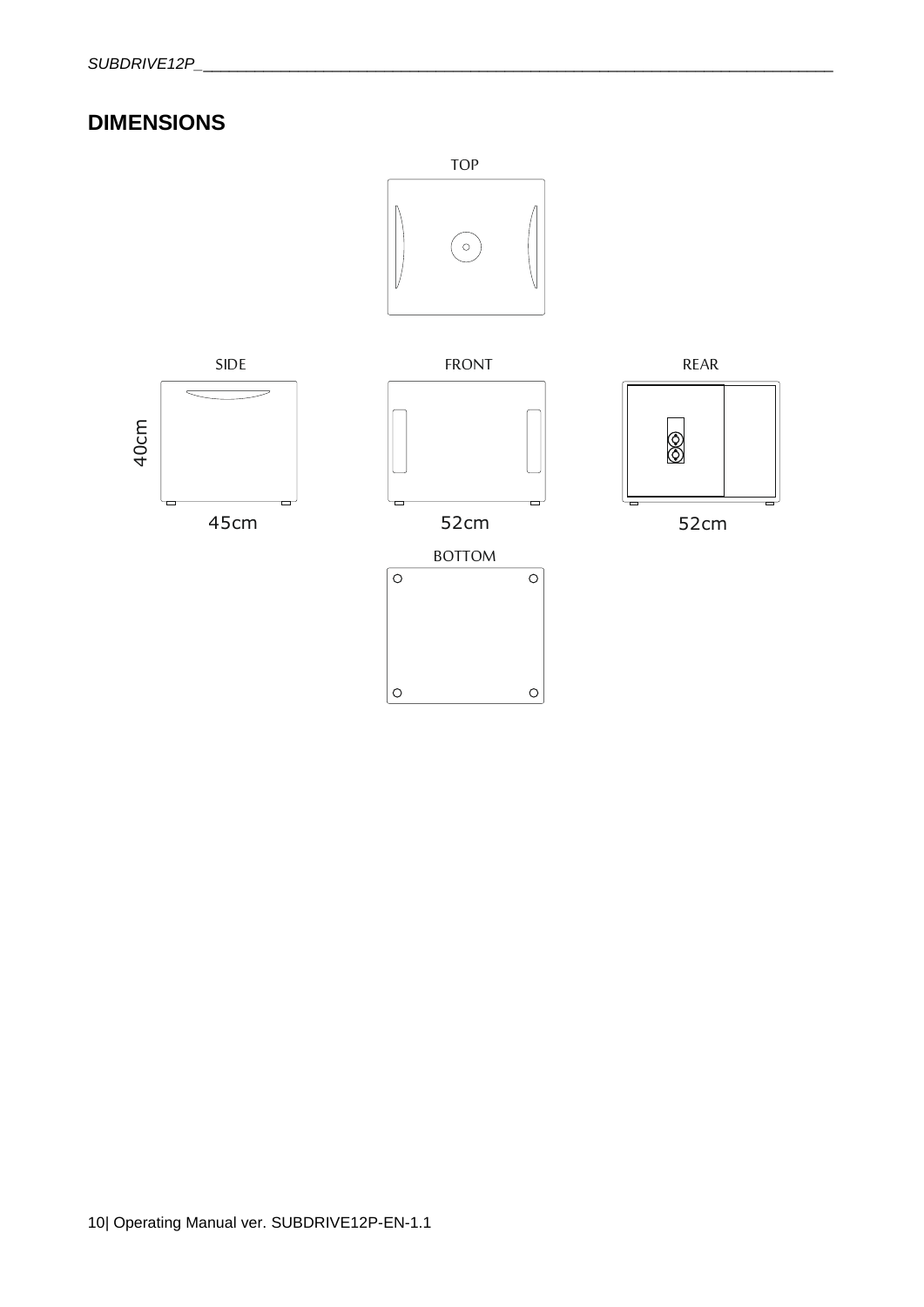

# <span id="page-10-0"></span>**NOTES**

\_\_\_\_\_\_\_\_\_\_\_\_\_\_\_\_\_\_\_\_\_\_\_\_\_\_\_\_\_\_\_\_\_\_\_\_\_\_\_\_\_\_\_\_\_\_\_\_\_\_\_\_\_\_\_\_\_\_\_\_\_\_\_\_\_\_\_\_\_\_\_\_\_\_\_\_\_\_